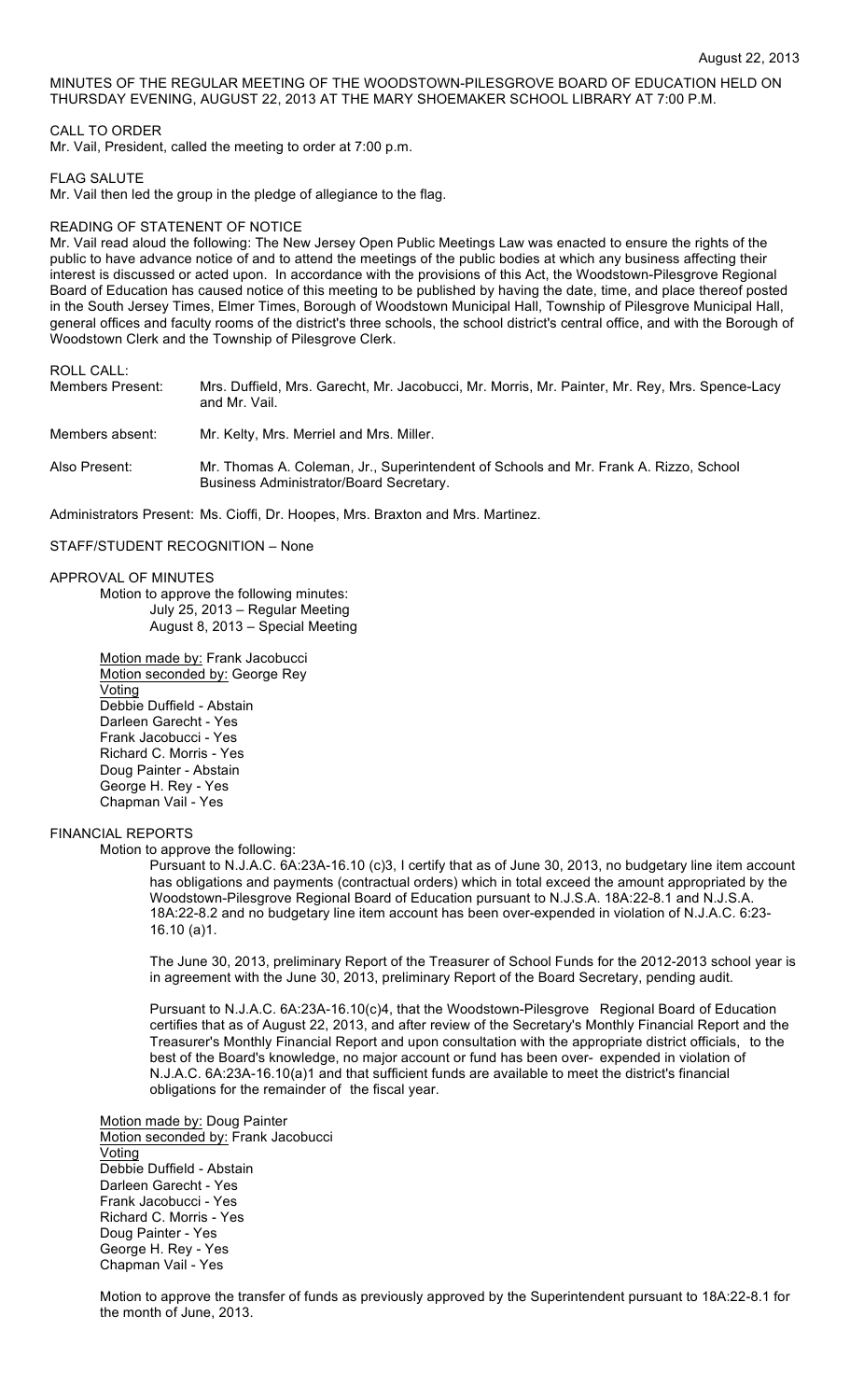Motion made by: George H. Rey Motion seconded by: Frank Jacobucci Voting Debbie Duffield - Yes Darleen Garecht - Yes Frank Jacobucci - Yes Richard C. Morris - Yes Doug Painter - Abstain George H. Rey - Yes Chapman Vail - Yes

Motion to approve EFT's for June 2013, additional hand check payments for June 2013, and payment list for the month of August 2013.

Motion made by: Debbie A. Duffield Motion seconded by: Frank Jacobucci Voting Debbie Duffield - Yes Darleen Garecht - Yes Frank Jacobucci - Yes Richard C. Morris - Yes Doug Painter - Yes George H. Rey - Yes Chapman Vail - Yes

Motion to accept the following reports: Student Activities Account and Athletic Account for the month of July 2013. Scholarships for the month of July 2013. Odyssey of the Mind for the month of July 2013. Revised Cafeteria report for the month of May and Cafeteria report for the month of June 2013.

Motion made by: George H. Rey Motion seconded by: Debbie A. Duffield Voting Debbie Duffield - Yes Darleen Garecht - Yes Frank Jacobucci - Yes Richard C. Morris - Yes Doug Painter - Yes George H. Rey - Yes Chapman Vail - Yes

Motion to accept Woodstown Community School report for the month of July 2013. (voting not applicable to sending district representatives).

Motion made by: Frank Jacobucci Motion seconded by: Debbie A. Duffield Voting Debbie Duffield - Yes Darleen Garecht - Yes Frank Jacobucci - Yes Doug Painter - Yes George H. Rey - Yes Chapman Vail - Yes

# AUDIENCE PARTICIPATION - None

#### RECESS INTO EXECUTIVE SESSION

The Open Public Meetings Act allows the Board to enter into executive session for confidential matters (N.J.S.A. 10:4- 12b). Matters discussed in executive session will remain confidential until such time as the need for confidentiality no longer exists.

Motion that the Board of Education enter into executive session, by resolution, to discuss personnel. It is expected that the executive session will last approximately one-half hour. The Board will reconvene in open public session immediately following. Formal action may or may not be taken as a result of the executive session. (7:25 p.m.)

Motion made by: Doug Painter Motion seconded by: Frank Jacobucci Voting Debbie Duffield - Yes Darleen Garecht - Yes Frank Jacobucci - Yes Richard C. Morris - Yes Doug Painter - Yes George H. Rey - Yes Chapman Vail - Yes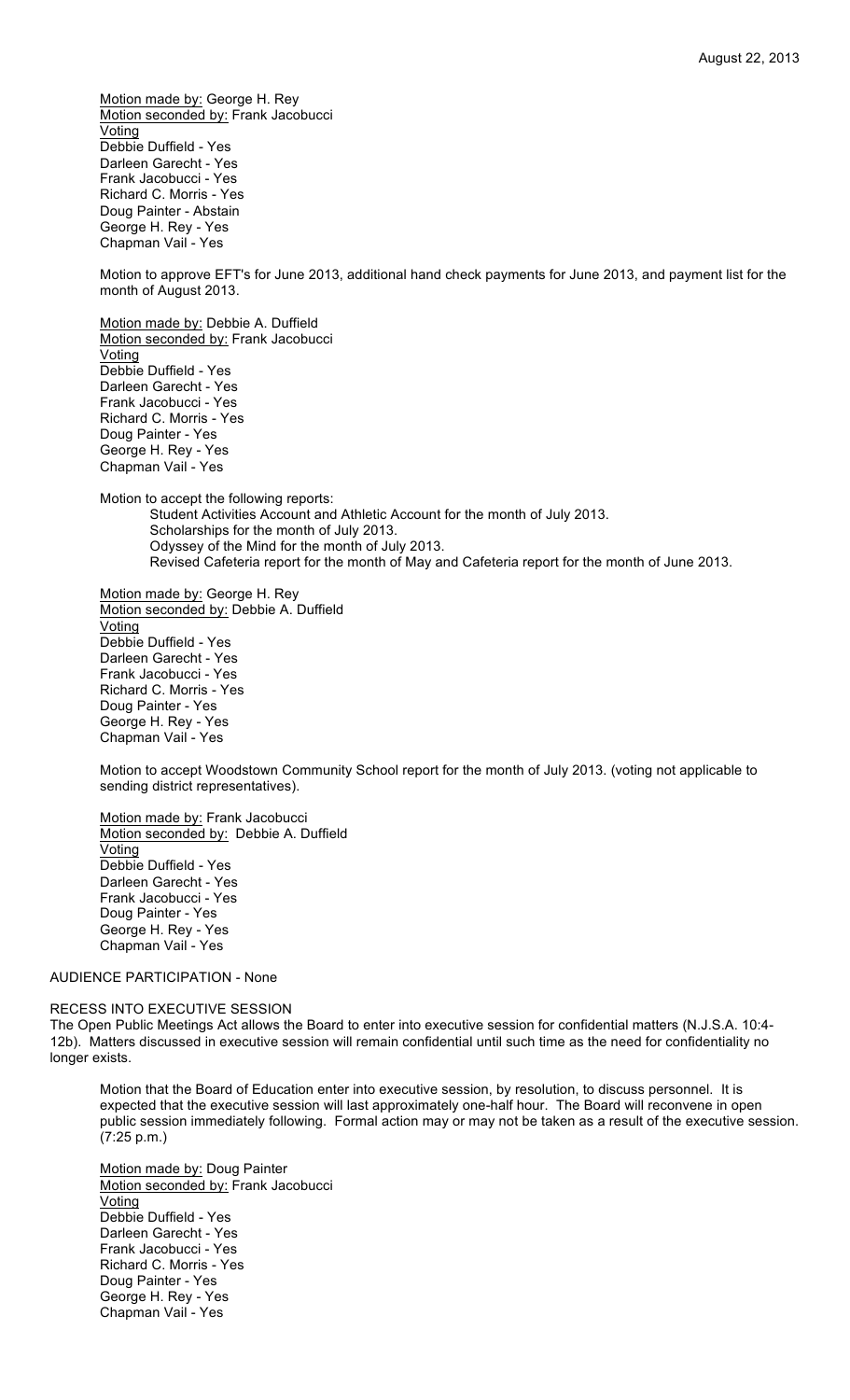## RESUMPTION OF PUBLIC PORTION OF THE MEETING Motion to resume the public portion of the meeting at 8:11 p.m.

Motion made by: Frank Jacobucci Motion seconded by: Richard C. Morris Voting Debbie Duffield - Yes Darleen Garecht - Yes Frank Jacobucci - Yes Richard C. Morris - Yes Doug Painter - Yes George H. Rey - Yes Chapman Vail - Yes

EDUCATIONAL PROGRAMS COMMITTEE REPORT AND RECOMMENDATIONS -- Mrs. Eileen Miller, Chairperson Motion to approve the following District and High School items:

Acceptance of students into the Twilight Program for the 2013-2014 school year. *(see page \_\_\_)*

High School field trip:

09/26/13 to Salem County Vocational-Technical School; DuPont Academic League; C. Coombs.

2013-2014 District and High School Handbooks:

- Child Study Team.
- **•** School Health Services.
- § Cafeteria.
- Substitute.
- **•** High School: Faculty.
- § High School: Activity Advisors.
- § High/Middle School: Coaches.

Motion made by: George H. Rey Motion seconded by: Frank Jacobucci Voting Debbie Duffield - Yes Darleen Garecht - Yes Frank Jacobucci – Yes Richard C. Morris - Yes Doug Painter - Yes George H. Rey - Yes Chapman Vail - Yes

Motion to approve the following Middle School item: (voting not applicable to sending district representatives): 2013-2014 Middle School Faculty Handbook.

Motion made by: George H. Rey Motion seconded by: Frank Jacobucci **Voting** Debbie Duffield - Yes Darleen Garecht - Yes Frank Jacobucci – Yes Doug Painter - Yes George H. Rey - Yes Chapman Vail - Yes

POLICY COMMITTEE REPORT AND RECOMMENDATIONS -- Mr. Doug Painter, Chairperson Motion to adopt the following polic*y* on second reading: Policy #6142.4 -- Physical Education and Health (Revised).

Motion made by: Doug Painter Motion seconded by: George H. Rey Voting Debbie Duffield - Yes Darleen Garecht - Yes Frank Jacobucci – Yes Richard C. Morris - Yes Doug Painter - Yes George H. Rey - Yes Chapman Vail - Yes

Motion to adopt the following regulations:

- Regulation #5141.2 -- Care of Injured and Ill Persons.
- Regulation #5141.21 -- Administration of Medication.
- Regulations #6114 -- Emergency and Disaster Preparedness:
	- o Accidents To and From School.
		- o Asbestos Release.
		- o Emergency Evacuation Plan.
		- o Fire and Fire Drills.
		- o Kidnapping.
		- o Natural Disasters and Man-Made Catastrophes.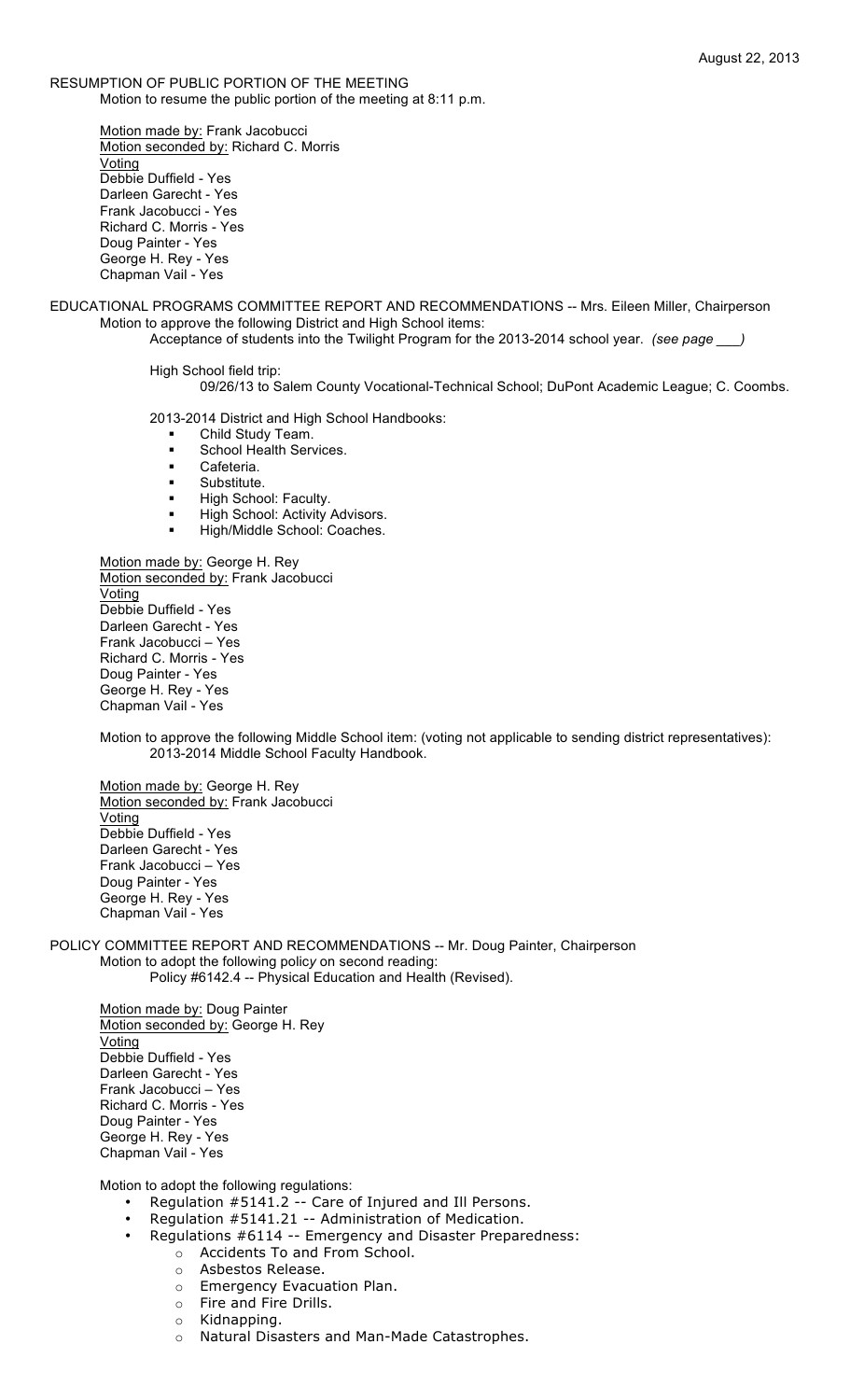- o Nuclear Alert.
- o Toxic Hazard Preparedness Program.
- Regulation #6146.2 -- Promotion and Retention.
- Regulation #6164.2 -- Guidance and Counseling.

Motion made by: Doug Painter Motion seconded by: Frank Jacobucci **Voting** Debbie Duffield - Yes Darleen Garecht - Yes Frank Jacobucci – Yes Richard C. Morris - Yes Doug Painter - Yes George H. Rey - Yes Chapman Vail - Yes

PERSONNEL COMMITTEE REPORT AND RECOMMENDATIONS -- Mr. George Rey, Chairperson Motion to approve the following District and High School items:

> Appointment of Ashleigh Whitmore as Long-Term Substitute French Teacher effective September 1, 2013, until she has received her regular New Jersey Department of Education teaching certificate, at which time she will be designated as the regular French Teacher as appointed at the June 27, 2013, Board of Education meeting. Compensation shall be at the long-term substitute rate of \$125.00 per day until the certificate is received; Ms. Whitmore's salary will then be paid at the previously approved salary of Bachelor's, Step 1 (\$49,575.00), retroactively to September 1, 2013. In addition, although Ms. Whitmore will be paid as a long-term substitute initially, she will be entitled to the same benefits as afforded to all newly hired regular staff members. (NOTE: Ms. Whitmore has filed her application for the certificate to be issued, and it's now a matter of waiting for its receipt.)

> Acceptance of resignation of Marcey Tabar as Part-Time Library Aide effective immediately. *(see page \_\_\_)*

Emergent hire resolutions for the following new High School staff member: Ashleigh Whitmore -- French Teacher.

Job Description #4118.47 -- Information Systems Specialist. *(see page \_\_\_)*

Appointment of mentors for High School staff. *(see page \_\_\_)*

High School 2013-2014 extra-duty appointments as follows:

Project Graduation Co-Advisors: Meghan Taylor, Jane Harvey, and Suzanne Keller. *(see page \_\_\_)*

Sarah Nurnberger as Color Guard Instructor. *(see page \_\_\_)*

Meghan Taylor as Substitute Technology Mentor during Mrs. Levitsky's maternity leave of absence. *(see page \_\_\_)*

Acceptance of resignation of Christopher Snyder as TIGS Advisor for the 2013-2014 school year. *(see page \_\_\_)*

Appointment of Twilight Program staff members for the 2013-2014 school year. *(see page \_\_\_)*

2013-2014 District Substitute List. *(see page \_\_\_)*

Addition of the following to the district substitute list effective September 1, 2013: Kimberly Hlavka -- substitute teacher and substitute instructional assistant. Teresa Aitken -- substitute cafeteria worker and clerical substitute. Allison Wentzel -- clerical substitute. Tabatha Griffith -- substitute teacher.

Appointment of Ashleigh Whitmore as SADD Club Advisor for the 2013-2014 school year. This is a position for which there is no stipend.

Seventh period stipends for Jodi DiStafano and Judith Heineman for five days per week during the 2013-2014 school year. *(see page \_\_\_)*

Adjustment to salary of Kim Micale, High School Teacher, for the 2013-2014 school year to include placement on the Extended Service Increment guide at Step A, \$500.00.

High School athletic volunteers. *(see page \_\_\_)*

Motion made by: George H. Rey Motion seconded by: Frank Jacobucci **Voting** Debbie Duffield - Yes Darleen Garecht - Yes Frank Jacobucci – Yes Richard C. Morris - Yes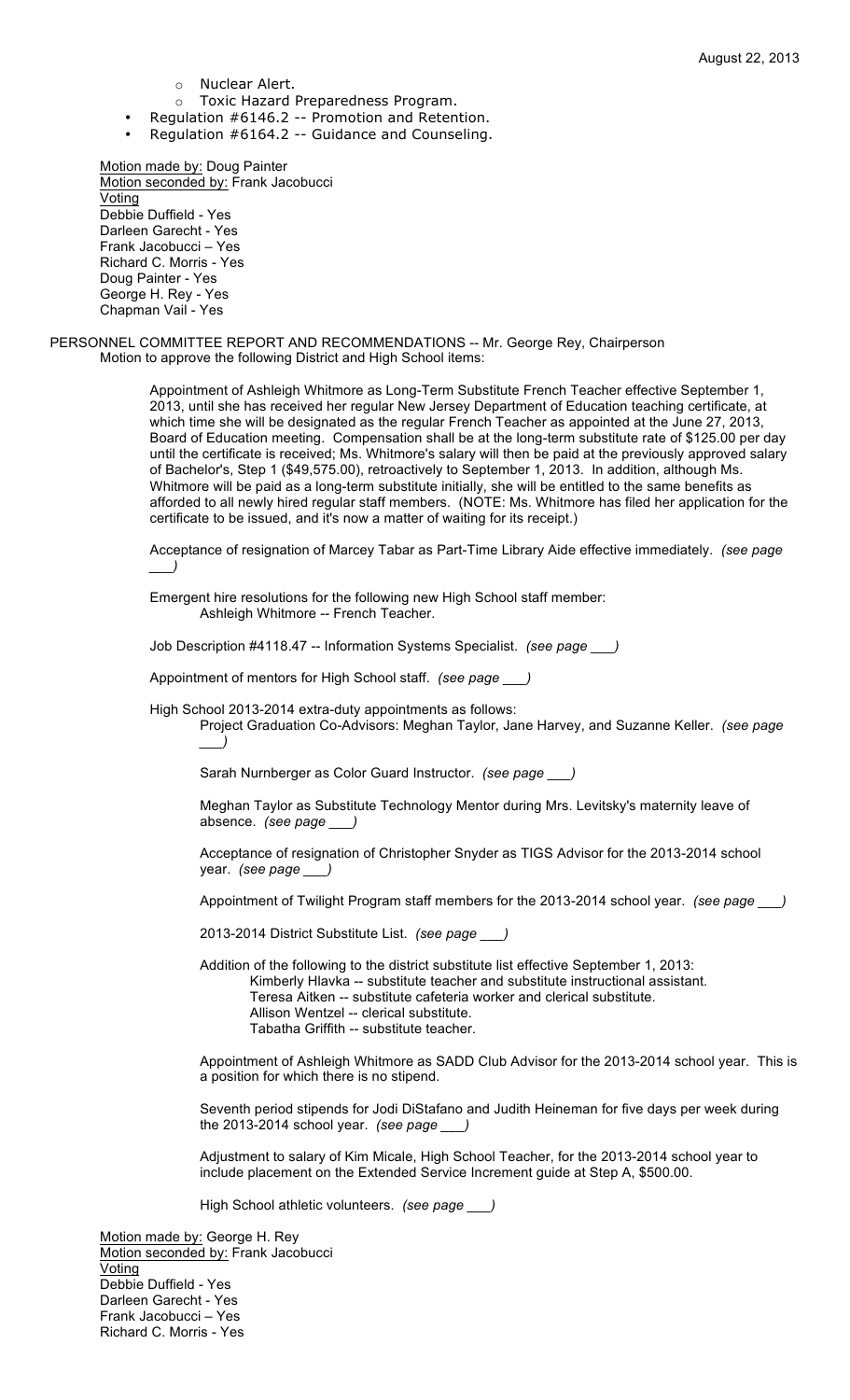Doug Painter - Yes George H. Rey - Yes Chapman Vail - Yes

Motion to approve the following District appointments:

Gilbert Gonzalez as Chief Information Officer effective September 1, 2013, through June 30, 2014, at an annual salary of \$78,000.00, prorated to \$65,000.00, with the terms and conditions of employment as stipulated in Articles VII through XII and XVI of the Woodstown-Pilesgrove Administrators Association negotiated agreement (see attachment). NOTE: Any workdays that Mr. Gonzalez has taken off from July 1, 2013, through August 31, 2013, shall be deducted from the allotment provided in the attached. *(see page \_\_\_)*

Anthony Lewin as Custodian effective September 1, 2013, through June 30, 2014, at Class III, Step 1 (\$31,637.00), prorated to \$26,364.00, and to approve an emergent hire resolution for Mr. Lewin *(replacement for Chay Le who retired).* 

Stacy Shorter-Carney as Information Systems Specialist effective September 1, 2013, through June 30, 2014, at 10-Month Technician, Step 14 (\$42,595.00). NOTE: This is the same class/step that Mrs. Carney is presently paid.

Motion made by: George H. Rey Motion seconded by: Frank Jacobucci Voting Debbie Duffield - Yes Darleen Garecht - Yes Frank Jacobucci – Yes Richard C. Morris - Yes Doug Painter - Yes George H. Rey - Yes Chapman Vail - Yes

Motion to approve the following Middle School, Shoemaker School, and Early Childhood Learning Center appointments (voting not applicable to sending district representatives):

Don R. Dunner, Jr. as Middle School Math Teacher for the 2013-2014 school year at Master's, Step 10 (\$57,408.00) (replacement for Elaine Ortman who resigned).

Marybeth Foyle recommendation was pulled from the agenda.

Ondrea Sickler as Mary Shoemaker School Instructional Assistant for the 2013-2014 school year at Paraprofessional, Step 2 (\$18,972.00) (replacement for Cheryl Manganelli who has been appointed as the ECLC 10-Month Secretary).

Donna Sliwinski as Early Childhood Learning Center Cafeteria General Worker for the 2013-2014 school year at the rate of \$9.50 per hour, no other benefits *(new position).* 

Mary Shoemaker School Lunchroom Aides as listed below for the 2013-2014 school year for 2-1/2 hours per day at the rate of \$8.76 per hour:

Kerry Thomsen. Catheline Caltabiano. Trumella Sye.

Olivia Holmes as Mary Shoemaker School Custodian effective September 1, 2013, through June 30, 2014, at Class III, Step 1 (\$31,367.00), prorated to \$26,364.00 *(replacement for Judy Wiley who retired).* 

Motion made by: George H. Rey Motion seconded by: Debbie A. Duffield **Voting** Debbie Duffield - Yes Darleen Garecht - Yes Frank Jacobucci – Yes Doug Painter - Yes George H. Rey - Yes Chapman Vail - Yes

Motion to approve the following Middle School, Shoemaker School and Early Childhood Learning Center appointments (voting not applicable to sending district representatives):

Appointment of mentors for Middle School, Mary Shoemaker School, and Early Childhood Learning Center staff. *(see page \_\_\_)*

Compensation to staff members for attendance at workshops. *(see page \_\_\_)*

Emergent hire resolutions for the following new staff members: Angelina Sheridan -- Middle School Special Education Teacher. Debra Mahoney -- Shoemaker School Part-Time Achieve Math Teacher. Karen Perry -- Shoemaker School Part-Time Achieve English Teacher. Grant Hildebrand -- Early Childhood Learning Center Part-Time Guidance Counselor. Olivia Holmes -- Shoemaker School Custodian.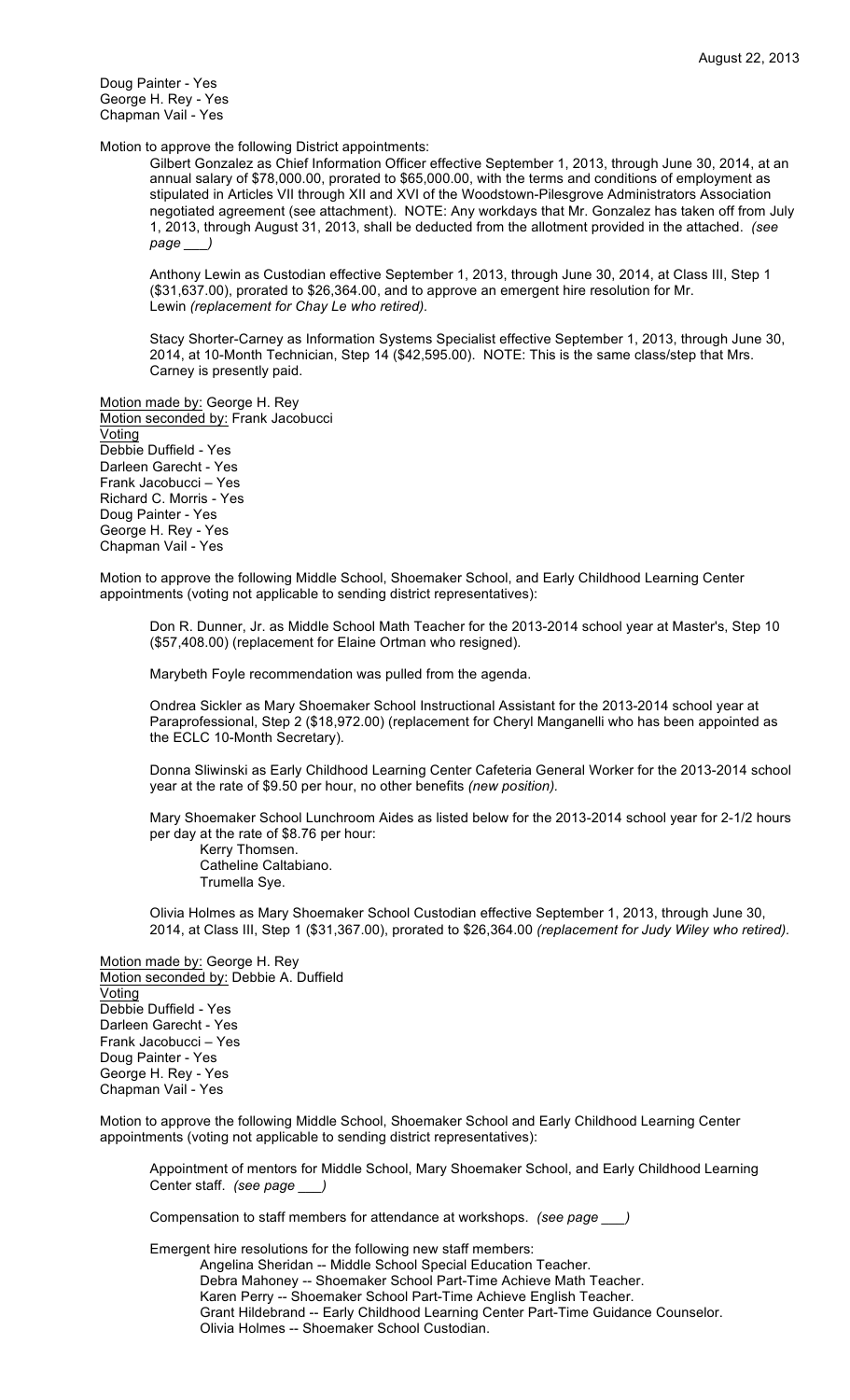Kerry Thomsen -- Shoemaker School Lunchroom Aide. Catheline Caltabiano -- Shoemaker School Lunchroom Aide. Trumella Sye -- Shoemaker School Lunchroom Aides.

Seventh period stipend for Karma Stark for five days per week during the 2013-2014 school year. *(see page \_\_\_)*

Compensation to Kim Nelson, Middle School Guidance Counselor, to work an additional five days during the summer. *(see page \_\_\_)*

Appointment of Heather Vinciguerra as the 7th Grade Team Leader for the 2013-2014 school year. *(see page \_\_\_)*

Practicum placement request from Wilmington University for their student to be placed at the Shoemaker School. *(see page \_\_\_)*

Request from Rowan University for three of their students to complete their teacher observations at the Shoemaker School. *(see page \_\_\_)*

Appointment of mentors for the Shoemaker and Early Childhood Learning Center guidance counselors. *(see page \_\_\_)*

Motion made by: George H. Rey Motion seconded by: Frank Jacobucci Voting Debbie Duffield - Yes Darleen Garecht - Yes Frank Jacobucci – Yes Doug Painter - Yes George H. Rey - Yes Chapman Vail - Yes

### FINANCE/FACILITIES/TRANSPORTATION COMMITTEE REPORT AND RECOMMENDATIONS -- Mr. Mark Kelty, Chairperson

Motion to approve the following District and High School related items:

Revision of lease with Cisco Systems Capital Corp. (De Lage Landen Public Finance LLC) in the amount of \$145,845.80 with five (5) payments in the amount of \$31,494.67 at an interest rate of 3.90% for phase two of the network infrastructure upgrade. This lease is for replacement of all edge switches throughout the entire district. (The reduction in interest reduced the payment amount from \$32,705.62 to \$31,494.67.) (Note: The motion was previously approved at the July Board meeting.)

Authorize Garrison Architects to make application to the New Jersey Department of Education on behalf of the Woodstown-Pilesgrove Regional School District for the Regular Operating District (ROD) grant funding up to the amount of \$19,865,767 for the High/Middle School.

## *Woodstown MS-HS 2013 ROD Grant Projects* **(SP# 33-5910-050-14-1001)**

- 1. Site Drainage of Front Entrance Loop Road and Drop-off Area
- 2. Replacement of Existing Roofing System with a New Modified SBS System, Perimeter Metal, etc.
- 3. Restoration- White Knight Coatings to Extend Warranties
- 4. Exterior Door Hardware and Frame Replacement
- 5. Hall Bathrooms (MS and HS 1st Floors) Renovate and Reconfigure for ADA Compliance
- 6. Removal of Existing Corridor Carpeting and VAT and Replace with VCT
- 7. Painting of Interior Corridors
- 8. Elevator Modernization and ADA Compliance
- 9. Auditorium Seating Replacement ADA Compliance
- 10. Replace Existing Boilers with New Aerco Condensing Units, Controls, Valves, etc.
- 11. New Rooftop Unit Ventilators and Ductwork Gymnasium
- 12. New Air Conditioning Auxiliary Gym
- 13. New Rooftop Unit Ventilators and Ductwork Locker Rooms
- 14. Replace Existing Unit Ventilators Cafeteria
- 15. New Rooftop Unit Ventilators and Ductwork Auditorium
- 16. Replace Existing Rooftop Unit Ventilators IMC
- 17. Replace Split System Units Ground and First Floor Air Conditioning
- 18. Replace Existing Rooftop Unit Ventilators Band Room
- 19. New DDC Controls
- 20. New Hot Water Piping
- 21. Expansion of Existing Security System Cameras, Keyless Entry, etc.
- 22. Electrical Service Upgrades, New Panels, Feeders and Distribution
- 23. Replace existing Fire Alarm with code compliant system.

To award contract to SJTP in the amount of \$67,100 for lighting upgrades in the high/middle school gym and Mary Shoemaker gym.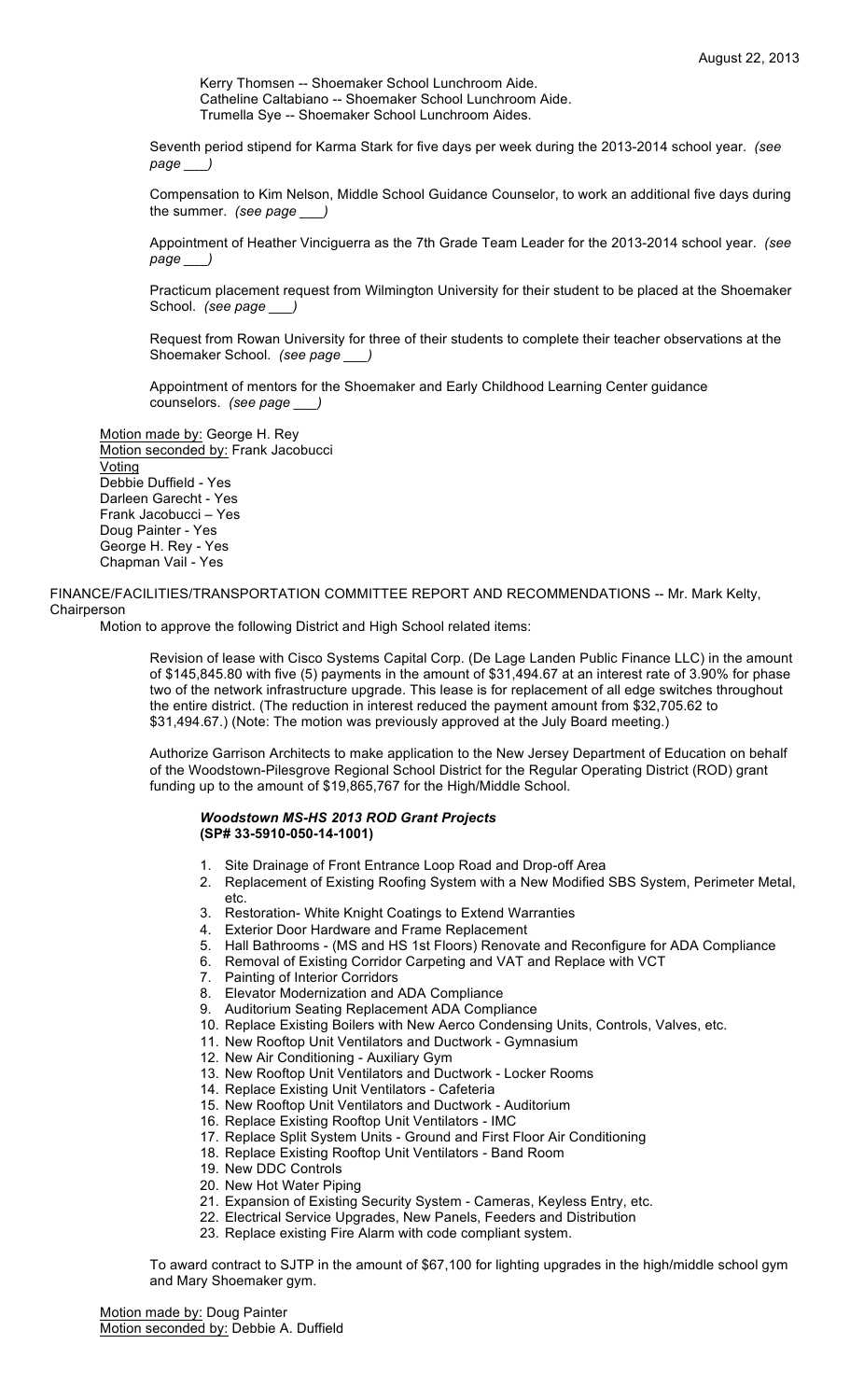Voting Debbie Duffield - Yes Darleen Garecht - Yes Frank Jacobucci – Yes Richard C. Morris - Yes Doug Painter - Yes George H. Rey - Yes Chapman Vail - Yes

Motion to approve the following Middle School, Shoemaker School, and Early Childhood Learning Center items (voting not applicable to sending district representatives):

Contract with Gloucester County Special Services School District for the attendance of Middle School student NJSmart #1709115870 and Mary Shoemaker School student NJSmart #1416288941 for the Extended School Year program beginning July 8, 2013 through August 8, 2013 at a cost of \$3,840.00 per student.

Gloucester County Special Services School District Extended School Year One-on-One Teacher Assistant agreement for Mary Shoemaker School student NJSmart #1416288941 beginning July 8, 2013 through August 8, 2013 at a cost of \$3,120.00.

Contract with Ranch Hope Strang School for the attendance of Middle School student NJSmart #9507103894 beginning July 25, 2013 through to the end of the 2013-2014 school year at a cost of \$46,543.20.

Contract with Pineland Learning Center for the attendance of Middle School student NJSmart #6350345047 and Mary Shoemaker School student NJSmart #3025993161 beginning September 5, 2013 for the 2103-2014 school year at a cost of \$44,164.80 per student.

Textbooks to be placed on the NJ Department of Education Textbook Sharing website as per the attached. (Note: Books older than 10 years cannot be placed on the website and will be discarded.)

Authorize Garrison Architects to make application to the New Jersey Department of Education on behalf of the Woodstown-Pilesgrove Regional School District for the Regular Operating District (ROD) grant funding up to the amount of \$2,558,750 for the Mary Shoemaker School.

# *Shoemaker ES 2013 ROD Grant Projects* **(SP# 33-5910-060-14-1002)**

- 1. Site Drainage of Existing Parking Lots and Drop-off Area
- 2. Remove existing main entrance concrete walkway and step and replace with new concrete, no step for ADA compliance.
- 3. Replacement of existing roofing system with new modified SBS system, perimeter metal, etc. as required.
- 4. Exterior door, hardware and frame replacement for ADA compliance.
- 5. Hall bathroom renovations and reconfiguration for ADA compliance.
- 6. Removal of existing corridor carpeting and replacement with VCT.
- 7 Replacement of existing boilers, controls, piping, etc.
- 8. Expansion of existing security system-cameras, wiring, etc.

Motion made by: Doug Painter Motion seconded by: Frank Jacobucci **Voting** Debbie Duffield - Yes Darleen Garecht - Yes Frank Jacobucci – Yes Doug Painter - Yes George H. Rey - Yes Chapman Vail – Abstained to the Ranch Hope item only.

# OLD BUSINESS ITEMS - None

# NEW BUSINESS ITEMS - None

## OTHER REPORTS

President -- Mr. Chapman Vail reported the following:

- Wished the administrators well on opening the schools this year.
- NJSBA has been circulating information on the upcoming bargaining training.

Superintendent -- Mr. Thomas A. Coleman, Jr. reported the following:

- Annual staff picnic is August  $29<sup>th</sup>$  at the Mary Shoemaker School.
- Complimented the administration and staff on their scheduling efforts.
- Mr. Morris provided Mr. Coleman with a news article from NJ.COM on the "Best Public Schools You Probably Don't Know". Schools were given a letter grade for achievement and growth. In Salem County, Woodstown High School was the only school to receive an A.

Business Administrator -- Mr. Frank A. Rizzo reported the following:

- The science labs and cafeteria are coming along and should be done prior to the start of school.
- ECLC footings and peers have been poured.